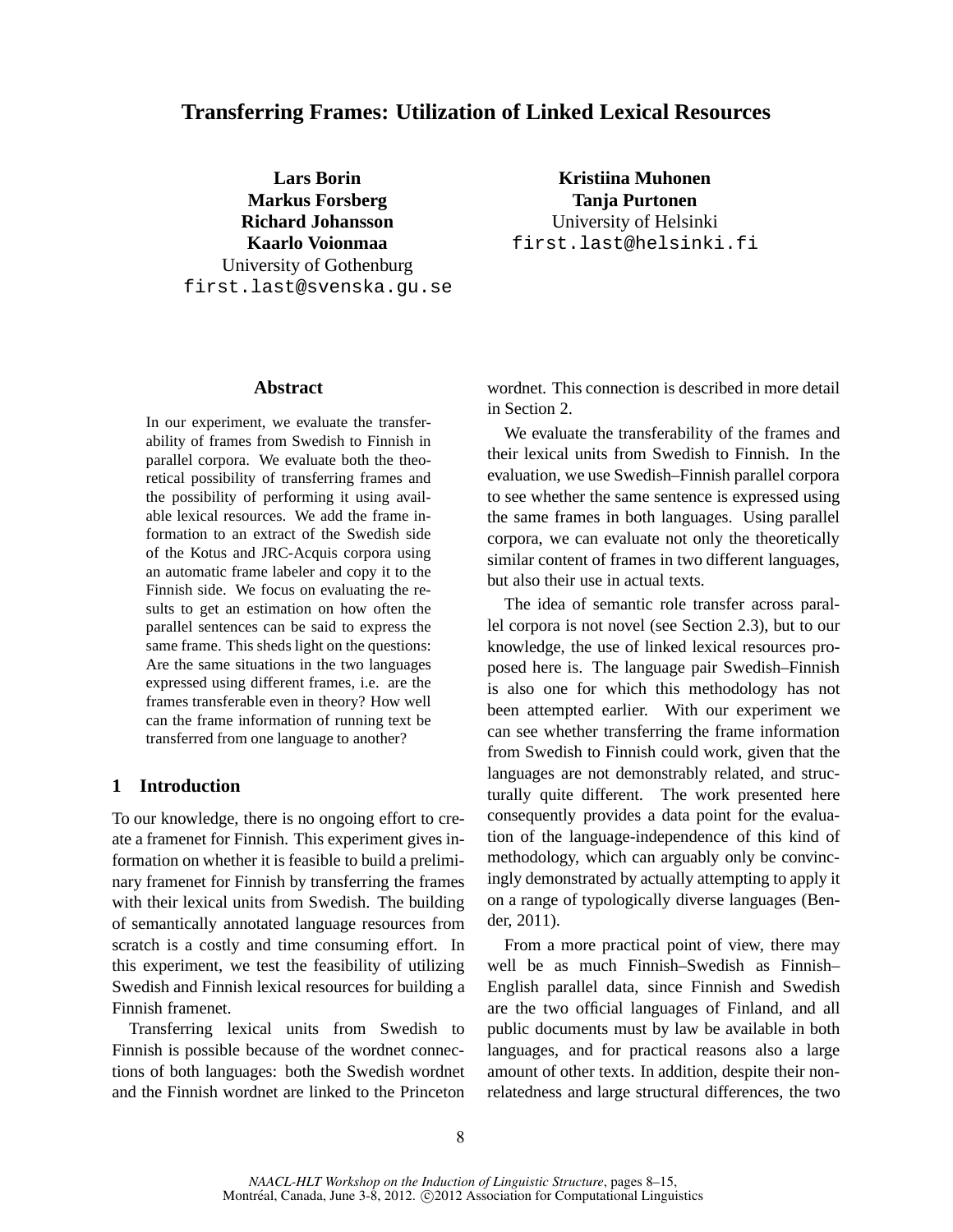languages have a long history of contact and bilingualism. Finnish has borrowed words and structures from Swedish on a large scale, and the lexical semantics of the two languages have converged in many domains. This means that we may expect frames to transfer well across the two languages, whereas the structural differences may make us more pessimistic about the transferability of frame elements.

### **2 Language Resources**

### **2.1 Wordnet Connections**

Wordnets are lexical databases that group words of a language into synonym sets – or *synsets* – each synset supposedly expressing one distinct concept in the language. Wordnets further provide general definitions of the synsets, and encode the semantic relations between the synsets. Typically they are monolingual, but efforts have been made to produce multilingual wordnets as well; see e.g. Vossen (1998).

FinnWordNet (Lindén and Carlson, 2010) is a wordnet for Finnish that complies with the format of the Princeton WordNet (PWN) (Fellbaum, 1998). It was built by translating the Princeton WordNet 3.0 synsets into Finnish by human translators. It is open source and contains 117 000 synsets. The Finnish translations were inserted into the PWN structure resulting in a bilingual lexical database.

SweFN++ is an integrated open-source lexical resource for Swedish (Borin et al., 2010; Borin, 2010). It includes the Swedish framenet (SweFN) and Swesaurus, a Swedish wordnet. The wordnet has been semi-automatically assembled from freely available Swedish lexical resources (Borin and Forsberg, 2011), and part of it has been linked to the Core WordNet, a 5000-synset subset of PWN. All resources in SweFN++ are linked together on the word sense level using the persistent sense identifiers of the SweFN++ pivot resource SALDO, a large-scale lexical-semantic resource (Borin et al., 2008; Borin and Forsberg, 2009). Using these links, we can collect a set of 434 frames and 2 694 word senses that have a direct PWN – Swedish wordnet – SweFN – FinnWordNet connection. Using these connections, we can transfer the frame information of the words from Swedish to Finnish. We used the Korp pipeline (Borin et al., 2012) to analyze the Swedish

part of the parallel text to get hold of the SALDO sense identifiers. The analysis is not able to distinguish senses that do not differentiate themselves formally (by different word forms or morphosyntactic descriptions).

### **2.2 Framenet and the Semantic Labeler**

Framenets are lexical databases that define semantic relations. The best-known framenet is Berkeley FrameNet which is based on the theory of frame semantics (Fillmore, 1976). SweFN is built using the same principles as the Berkeley Framenet (Ruppenhofer et al., 2006) of English. The frames are mostly the same as in English.

In the experiment, we use an automatic semantic role labeler for Swedish, developed by Johansson et al. (2012). The labeler is based on the Swedish framenet and it uses the same frame and frame element labels.

### **2.3 Related Work**

From a methodological point of view, the first question to ask should be whether the semantic frames are meaningful in both languages: for instance, if the Swedish FrameNet has defined a frame SELF\_MOTION and a list of associated frame elements (SELF\_MOVER, GOAL, PATH etc.), does it make sense to define an identical frame in a Finnish FrameNet? This question has been studied by Padó (2007) for English–German and English–French, and although most frames were cross-linguistically meaningful, a number of interesting discrepancies were found. Whether the number of discrepancies is higher in a pair of more typologically different languages is an important question.

As far as we are aware, there has been no previous attempt in using multilingual WordNets or similar lexicons when deriving lexical units in frames in new languages. The WordNet–FrameNet combination has seen some use in monolingual applications: for instance, Burchardt et al. (2005) and Johansson and Nugues (2007) attempted to extend the coverage of FrameNet by making use of WordNet. Padó and Lapata (2005a) used word alignment in sentencealigned parallel corpora to find possible lexical units in new languages.

There have been several studies of the feasibility of automatically producing the role-semantic an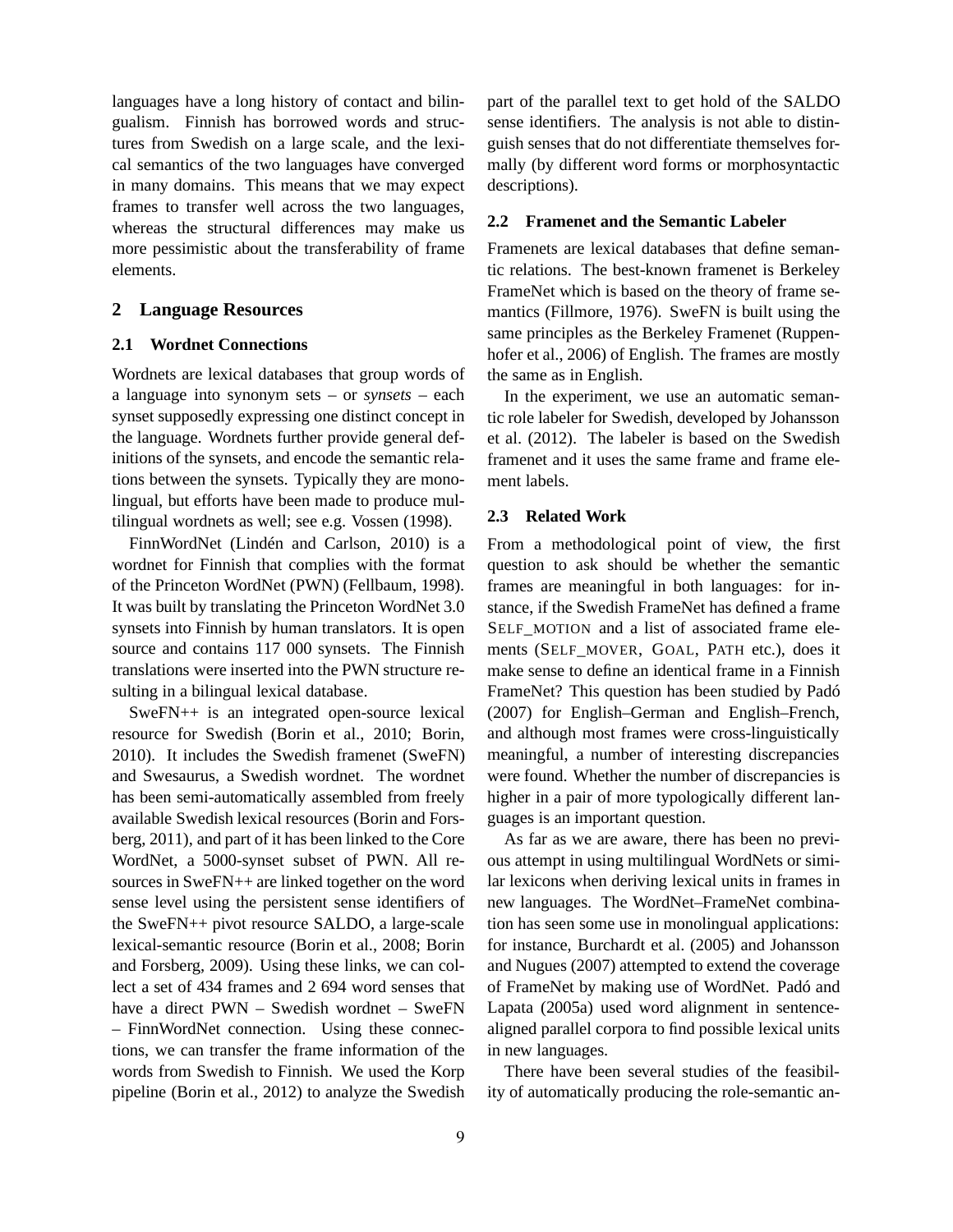notation in new languages, although never for languages as structurally dissimilar as Swedish and Finnish. Padó and Lapata (2005b) projected annotation from English to German, and Johansson and Nugues (2006) implemented a complete pipeline for English–Swedish by (1) automatic annotation on the English side; (2) annotation transfer; and (3) training a Swedish semantic role labeler using the automatically produced annotation.

### **3 Frames from Swedish to Finnish**

### **3.1 Outline of the Experiment**

We start off by locating such Swedish word senses that are both represented in SweFN and linked to PWN in two Finnish–Swedish parallel corpora. The sentences that include such a word make up the evaluation data set. After this, the Swedish half is enriched with frame labels using the framenet-based semantic role labeler for Swedish.

After running the semantic labeler on the evaluation data, we pick the 20 most commonly occurring frames from both corpora. For each of the most common frames, we pick the 6 first occurrences for closer scrutiny. Due to the differing nature of Swedish and Finnish, we make one change before selecting the 20 most frequent frames: We exclude the frame which is evoked (erroneously) only by the Swedish indefinite articles *en/ett* – homonymous with the numeral 'one'– among the 6 first occurrences. We take the 21st most frequent frame instead because there are no articles in Finnish. To sum up, the frames under examination are selected based on the frequency of the frame, and the sentences including the frame are selected in the order in which they occur.

After picking 120 (6 x 20) sentences from both corpora, the correctness of the semantic labeler is manually checked. A linguist marks the correctness of both the frame and the frame element label. At this stage, the linguist does not consider the transferability of the frame, but merely checks the output of the automatic role labeler, marking the frame and the frame element either correct or incorrect. E.g problematic analyses caused by polysemous words are marked incorrect. We check the output of the labeler before analyzing the transferability of the frames because if the frame information is incorrect

10

in the Swedish text to begin with, there is no point in transferring it to Finnish.

After checking the Swedish frame information, the Swedish–Finnish parallel sentences are compared. Two native Finnish speakers estimate, whether the frame and frame element label is transferable to Finnish or not. Because FrameNet is based on Frame Semantics (Fillmore, 1976), according to which the meanings of most words can best be understood by a description of a situation, the working hypothesis is that the semantic frames should be more or less language neutral. Hence, the semantic frame we assign for a certain situation in Swedish, should be transferable to Finnish.

In addition to the theoretical frame transferability, we also report the practical applicability of the transfer via the wordnet connections. We check whether the Swedish word is expressed in the Finnish parallel corpus with a word that has a direct link from the Swedish wordnet to the Finnish wordnet via the Princeton Wordnet. If there is no direct Wordnet link from the Swedish word to the Finnish one, we report whether the Finnish word used in the sentence and the Finnish word linked to the Swedish word via wordnets are in the same synset.

In sum, we manually evaluate whether the 20 most commonly occurring frames of the Swedish test sentences are the same in the equivalent Finnish sentences. After reporting whether the frames are equivalent in both languages, we evaluate, how many of the frame element labels can be transferred to Finnish.

#### **3.2 The Test Corpora**

Presumably, transferability of the frames between parallel corpora depends on the translation of the corpus. Our hypothesis is that if the translator follows the original expression very carefully, the frames can be more similar than in a more freely translated text. To see whether the transferability of the frames varies according to a corpus, we used two test corpora.

The test corpora consist of extracts from the JRC-Acquis Corpus (Steinberger et al., 2006) and the KOTUS Swedish–Finnish Parallel Corpus (Research Institute for the Languages of Finland, 2004). Both are Swedish–Finnish parallel corpora that are sentence aligned. In both corpora, the text type is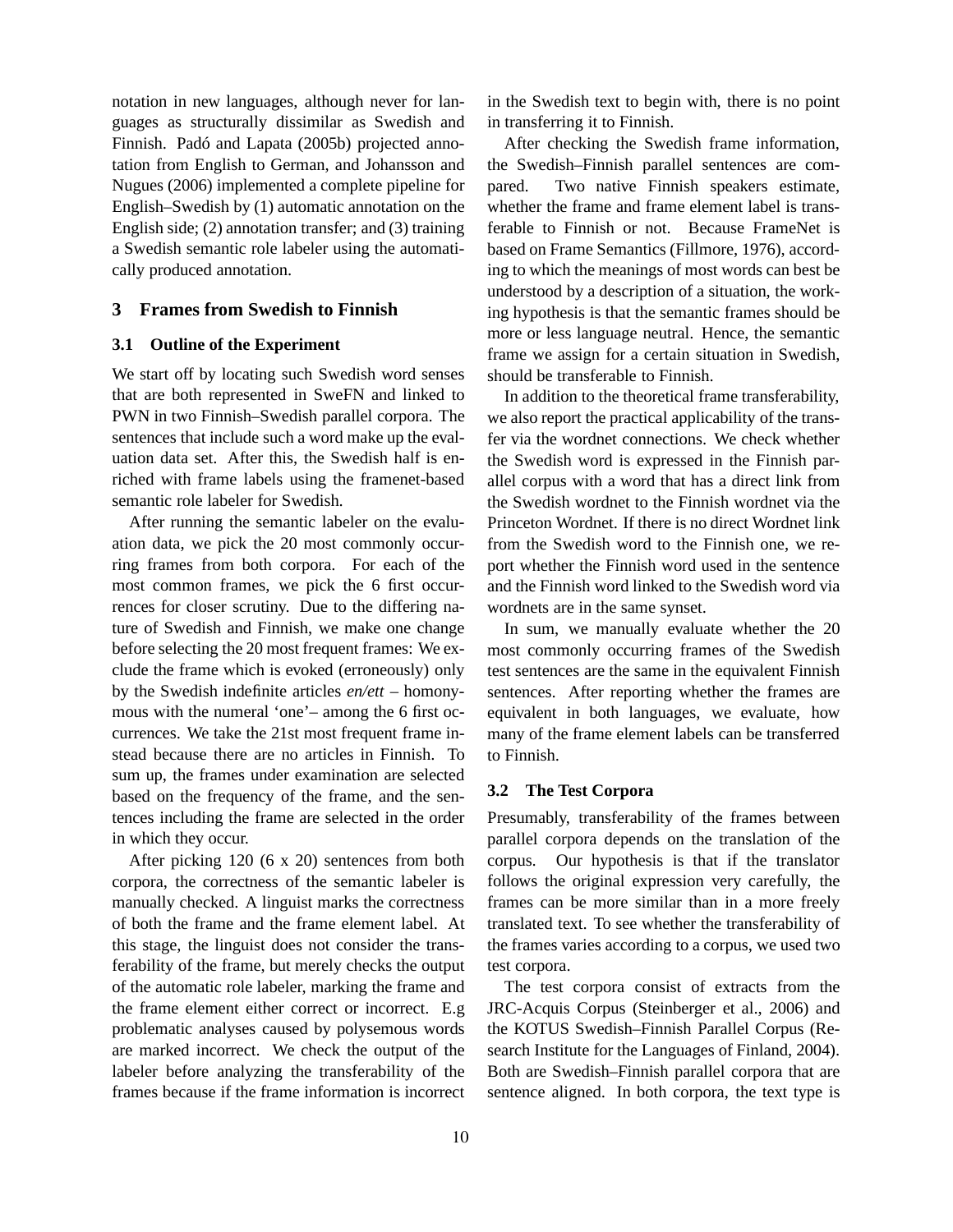formal: the former is a collection of legislative text and the latter consists of press releases of different Finnish companies.

## **4 Results**

The evaluation consists of three parts: First and foremost, we concentrate on estimating whether the frame used in Swedish can be transferred to Finnish even in theory. These results are presented in Section 4.1. If the sentence is expressed using the same frames, we also report how many of the frame elements encoded correctly in Swedish are realized in Finnish (Section 4.2). In Section 4.3, we discuss the possibility of transferring the frames via the wordnet connections. The results for the two different corpora are presented separately enabling us to see whether the text type impacts frame transferring.

### **4.1 Possibility of Transferring Frames**

In Tables 1 and 2, the first column lists the 20 most frequent frames of the evaluation corpora. The second column shows that for all 20 frames, we took the first six Swedish occurrences. The third column shows how many of the Swedish frame labels are correct. Finally, the right-most column portrays how many of the correct Swedish frames can be transferred to Finnish. The result we are mostly interested in is the difference between the third and the fourth columns.

As can be seen from Tables 1 and 2, most of the correct labels for Swedish are transferable to Finnish. In the JRC-Acquis corpus, the semantic labeler succeeded in 75%, and 72% of the frame labels can be transferred to Finnish. The corresponding success rates for the Kotus corpus are 80% and 72%.

Many of the words that are not correctly labeled in Swedish occur in idiomatic expressions, and by chance, some idioms are so frequent in the corpus that they end up to our evaluation corpus. E.g. the idiom *träda i kraft / astua voimaan / come into effect* is expressed in the same way in both Swedish and Finnish (lit. 'tread into force'). In both languages, a verb usually belonging to the frame SELF\_MOTION is used in this idiom, but in the idiom, the meaning of it cannot be said to be expressing self motion.

Some sentences in which the frames are consid-

| Frame              | N   | Correct      | Correct          |
|--------------------|-----|--------------|------------------|
|                    |     | in Swe       | in Fin           |
| Being_necessary    | 6   | 6            | 6                |
| Calendric_unit     | 6   | 6            | 6                |
| Capability         | 6   | 3            | 3                |
| Coming_to_believe  | 6   | 0            | $\boldsymbol{0}$ |
| Commitment         | 6   | 6            | 6                |
| Deciding           | 6   | 6            | 6                |
| Dimension          | 6   | 5            | $\overline{4}$   |
| Leadership         | 6   | 6            | 6                |
| Part_orientational | 6   | 4            | $\overline{4}$   |
| Political_locales  | 6   | 6            | 6                |
| Possession         | 6   | 2            | 1                |
| Questioning        | 6   | $\mathbf{1}$ | $\mathbf{1}$     |
| Removing           | 6   | 6            | 6                |
| Request            | 6   | 6            | 6                |
| Scrutiny           | 6   | 6            | 6                |
| Self_motion        | 6   | 0            | $\boldsymbol{0}$ |
| Substance          | 6   | 4            | 4                |
| Suitability        | 6   | 6            | 5                |
| Text               | 6   | 5            | 5                |
| Using              | 6   | 6            | 5                |
| Total<br>(N)       | 120 | 90           | 86               |
| Total<br>$($ % $)$ | 100 | 75           | 72               |

Table 1: Frames from the JRC-Acquis Corpus

| Frame                   | N   | Correct  | Correct        |
|-------------------------|-----|----------|----------------|
|                         |     | in Swe   | in Fin         |
| Assistance              | 6   | 6        | 6              |
| Attempt_suasion         | 6   | 6        | 6              |
| Becoming                | 6   | 6        | 3              |
| <b>Business</b>         | 6   | 6        | 6              |
| Calendric_unit          | 6   | 6        | 6              |
| Capability              | 6   | 3        | 3              |
| Change_position_        | 6   | 6        | 5              |
| on_a_scale_increase     |     |          |                |
| Commitment              | 6   | 5        | 5              |
| Create_physical_artwork | 6   | $\theta$ | $\theta$       |
| Create_representation   | 6   | 1        | 1              |
| Deciding                | 6   | 6        | 6              |
| Dimension               | 6   | 3        | 2              |
| Employing               | 6   | 6        | 6              |
| Leadership              | 6   | 4        | $\overline{4}$ |
| Measure_duration        | 6   | 6        | 6              |
| People                  | 6   | 6        | 6              |
| Possession              | 6   | 3        | 1              |
| Relative_time           | 6   | 5        | 5              |
| Supporting              | 6   | 6        | $\overline{c}$ |
| Transfer                | 6   | 6        | 6              |
| Total (N)               | 120 | 96       | 85             |
| Total $(\frac{1}{6})$   | 100 | 80       | 72             |

Table 2: Frames from the Kotus Corpus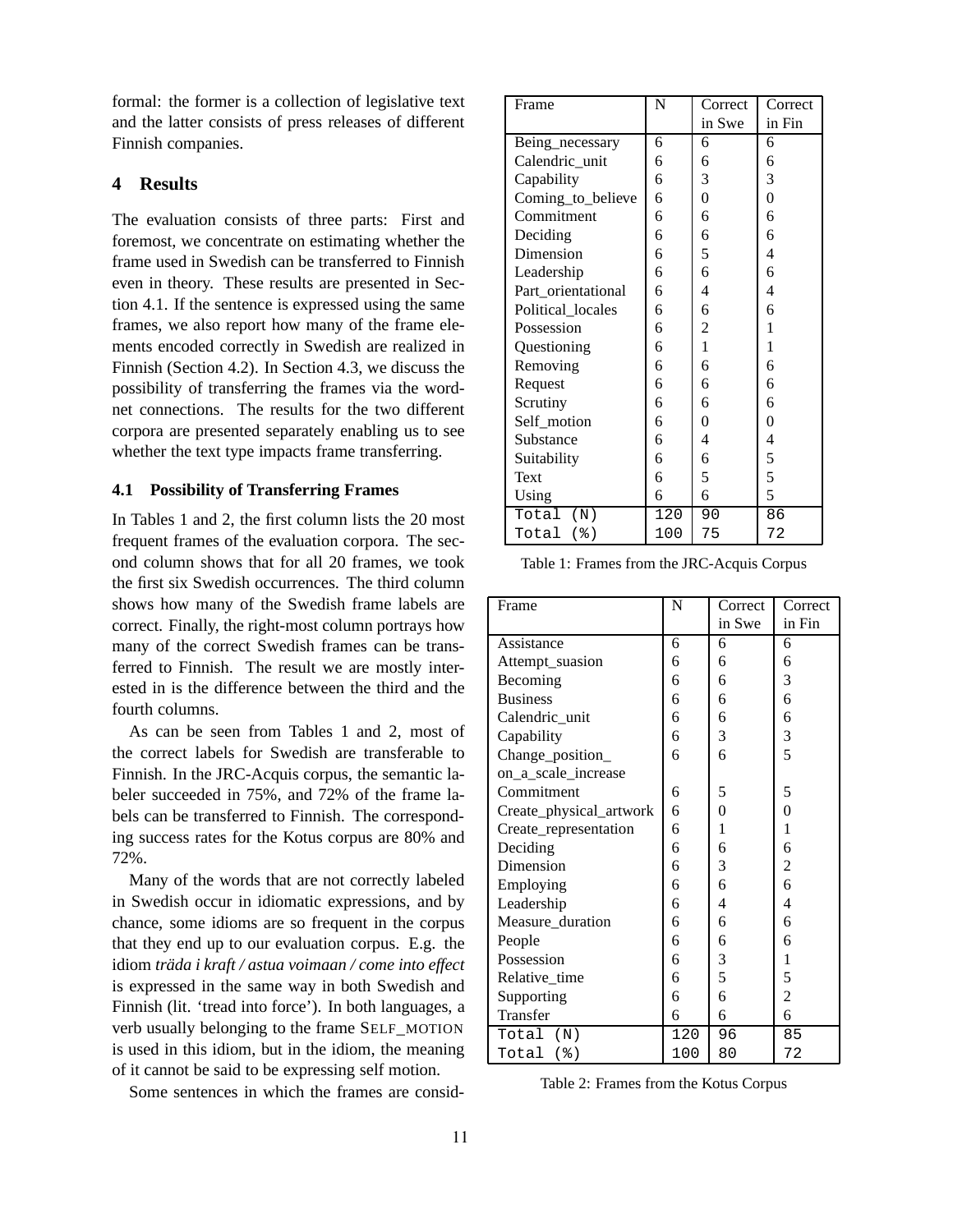ered non-transferable already on a theoretical level are expressed in Finnish completely without the frame, as demonstrated in Example (1) and (2).

- (1) Tillväxten var dock mindre än det growth was still smaller than the ursprungliga målet. original goal. *Still, growth was lower than what was the original goal.*
- (2) Se jäi it remained still kuitenkin alkuperäistä tavoitetta original goal heikommaksi. weaker. *However, it remained weaker than what was the original goal.*

In the Swedish example (1), the word *mindre* 'smaller' is used when expressing the decrease of economical growth. The word *mindre* fits the frame DIMENSION, but it is used in a figurative way. The Finnish parallel sentence could be expressed using the direct translation *pienempi* 'smaller' but the translation is different. *Mindre* in the Finnish Kotus corpus is translated as *heikompi* 'weaker', which is not expressing dimension even in a metaphorical way.

When focusing only on the correct Swedish labels, transferring frames seems to be beneficial, as reported in Table 3. The success rate of a theoretical possibility to use Swedish as a source language for Finnish frames is 92%.

|           | Correct | Transferable | Success % |
|-----------|---------|--------------|-----------|
|           | Frames  | Frames       |           |
| Kotus     | 90      | 86           | 96%       |
| $JRC - A$ | 96      | 85           | 89%       |
| Total     | 186     | 171          | 92%       |

Table 3: The Success Rate of Frame Transfer

Table 3 sums up the comparison of the two corpora. The difference (7%) between the corpora is not remarkable, so based on these test corpora, the impact of the translation type is not big. In other words, in both corpora, the correct Swedish frames can be transferred to Finnish successfully.

### **4.2 Success of Transferring Frame Elements**

When the sentence is expressed using the same frames in both languages, we also report, how many

of the frame elements encoded correctly in Swedish are realized in Finnish. These results are presented in Tables 4 and 5. The numbers show how beneficial it is to transfer the frame element labels of the Swedish semantic labeler to Finnish.

The most common frame elements of the Swedish corpora are listed in the first column. We scrutinize such elements in detail which occur in the corpora at least four times. The rest are added up and presented on the last lines of the tables. The second column shows the frequency of the frame element, while the third column gives the number of correct frame element labels in the Swedish corpora. The last column shows the number of transferable frame elements.

As can be seen from Table 6 that sums up the results of the frame element transfer, frame element labels do not transfer from Swedish to Finnish as well as the frame labels. The success rate of the frame transfer is 92%, where as the frame elements can be successfully transferred in 83% of the cases.

In the Kotus corpus, 75% of the frame element labels are transferable. However, there is a difference between the two corpora: In the JRC-Acquis corpus, 91% of the elements can be transferred to Finnish.

### **4.3 Transferring Frames via Wordnets**

Next we report how many of the Swedish frameevoking words are expressed using such words that have the same wordnet identifier in Finnish. If the parallel sentences are not expressed using words that are equivalent in the wordnets, we examine whether the words are in equivalent synsets. This information is needed when estimating the usefulness of lexical resources and their internal links in the frame transferring.

In Tables 7 and 8, the first row displays the total number of frame-evoking words. The second row shows how many of the frames are transferable to Finnish even in theory. The numbers on the third row reflect the possibility of using the WordNet connections in frame transferring; this number shows how many of the words under examination are expressed both in Swedish and in Finnish with the equivalent wordnet words. The fourth row shows how many of the words are not directly linked with each other but are located in equivalent synsets. On the fifth row, we report how many of the words are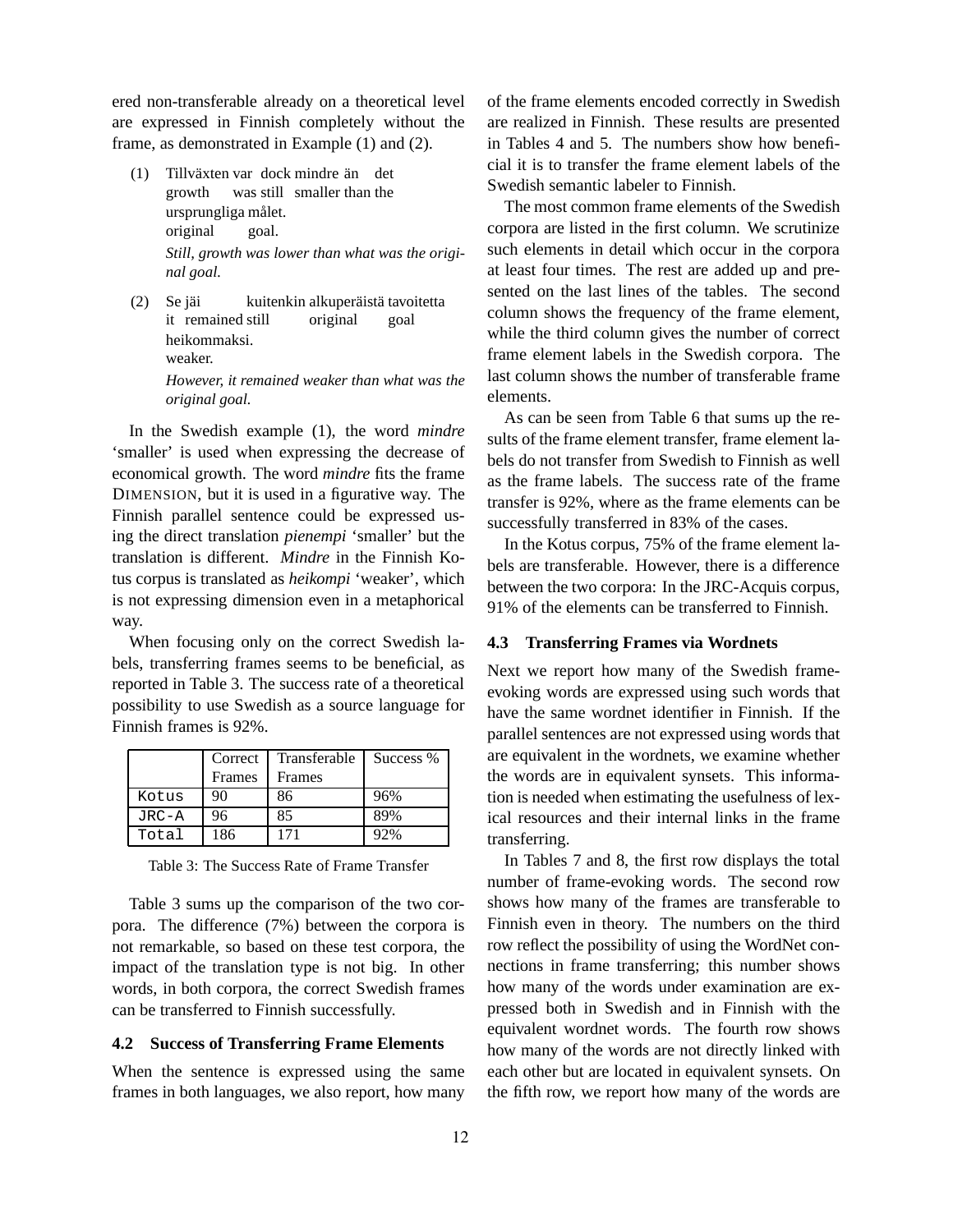| Frame             | N   | Correct                 | Correct        |
|-------------------|-----|-------------------------|----------------|
| Element           |     | in Swe                  | in Fin         |
| Entity            | 9   | 8                       | 5              |
| Speaker           | 8   | $\overline{\mathbf{c}}$ | $\overline{c}$ |
| Item              | 7   | $\overline{3}$          | $\overline{c}$ |
| Theme             | 6   | 4                       | 4              |
| Supported         | 6   | $\overline{\mathbf{c}}$ | $\overline{0}$ |
| Recipient         | 6   | 5                       | 5              |
| Place             | 6   | $\overline{c}$          | $\overline{c}$ |
| Whole             | 5   | 3                       | 3              |
| Landmark_occasion | 5   | 5                       | 5              |
| Count             | 5   | 5                       | 5              |
| Content           | 5   | 4                       | 4              |
| Time_of_creation  | 4   | $\overline{0}$          | 0              |
| Time              | 4   | 4                       | 3              |
| Supporter         | 4   | 1                       | 1              |
| Employer          | 4   | 0                       | $\overline{0}$ |
| Cognizer          | 4   | 4                       | 4              |
| Agent             | 4   | 2                       | $\overline{c}$ |
| Other (32 FEs)    | 60  | 35                      | 20             |
| Total (N)         | 152 | 89                      | 67             |
| Total<br>$($ $)$  | 100 | 59                      | 44             |

| Frame                 | N   | Correct        | Correct        |
|-----------------------|-----|----------------|----------------|
| Element               |     | in Swe         | in Fin         |
| Time                  | 10  | 6              | 9              |
| Speaker               | 9   | 2              | 2              |
| Entity                | 9   | 7              | 5              |
| Instrument            | 7   | 4              | 4              |
| Theme                 | 6   | 6              | 5              |
| Evaluee               | 6   | 6              | 5              |
| Ground                | 5   | 4              | 3              |
| Final_category        | 5   | 5              | 4              |
| Decision              | 5   | $\overline{c}$ | $\overline{2}$ |
| Topic                 | 4   | 0              | 0              |
| Leader                | 4   | 2              | $\overline{c}$ |
| Landmark_occasion     | 4   | 3              | 3              |
| Dependent             | 4   | 4              | 3              |
| Author                | 4   | 1              |                |
| Other (32 FEs)        | 66  | 44             | 39             |
| Total (N)             | 148 | 96             | 87             |
| Total $(\frac{1}{6})$ | 66  | 65             | 58             |

Table 5: Frame Elements from the JRC-Acquis Corpus

|           | Correct<br>Frame E. | Transferable   Success %<br>Frame E. |     |
|-----------|---------------------|--------------------------------------|-----|
| Kotus     | 89                  |                                      | 75% |
| $JRC - A$ | 96                  |                                      | 91% |
| Total     | 185                 | -54                                  | 83% |

Table 6: The Success Rate of Frame Element Transfer

| Frame-evoking words         |    |  |
|-----------------------------|----|--|
| Transferable to Finnish     | 85 |  |
| Same word as in FWN         | 37 |  |
| In the same synset          |    |  |
| Could be in the same synset | 31 |  |

Table 7: Wordnet Links in the Kotus Corpus

| Frame-evoking words                      |    |
|------------------------------------------|----|
| Transferable to Finnish                  | 86 |
| Same word as in FWN                      |    |
| In the same synset                       |    |
| Could be in the same synset $ 16\rangle$ |    |

Table 8: Wordnet Links in the JRC-Acquis Corpus

synonyms of the word in question and could therefore be located in the same synset in the wordnets.

As can be seen in Tables 7 and 8, only 46% (37/85 and 41/86) of the theoretically transferable words can be transferred to Finnish directly using the wordnet links. Our hypothesis was that we could get better results when looking at all the words in a synset. This appears to be a wrong assumption: There are only 2 words that come from the same synset that are not equivalent words used in the translations.

The numbers on the fifth rows are remarkably big, especially when compared to the number of realized synonyms on the fourth row. These 47 words could (or should) be located in the same synset as the words in question. If the wordnets were complete, i.e. if all words that could be in the same synset were in the same synset, the theoretically transferable LUs would be 82% (70/85) and 65% (56/86).

### **5 Conclusion and Future Work**

The main point of the experiment was to see if building a preliminary Finnish framenet and labeling semantic roles for Finnish using Swedish resources is feasible at all. In particular, we wanted to see whether the same situations are expressed using the same frames in both languages and whether it is possible to transfer the frames and frame elements with their lexical units from one language to the other.

In our experiment, we have evaluated how well the frames and frame elements can be transferred from a Swedish corpus to its Finnish parallel corpus. We have shown that in theory, 92% of the correct Swedish frame labels and 83% of the correct frame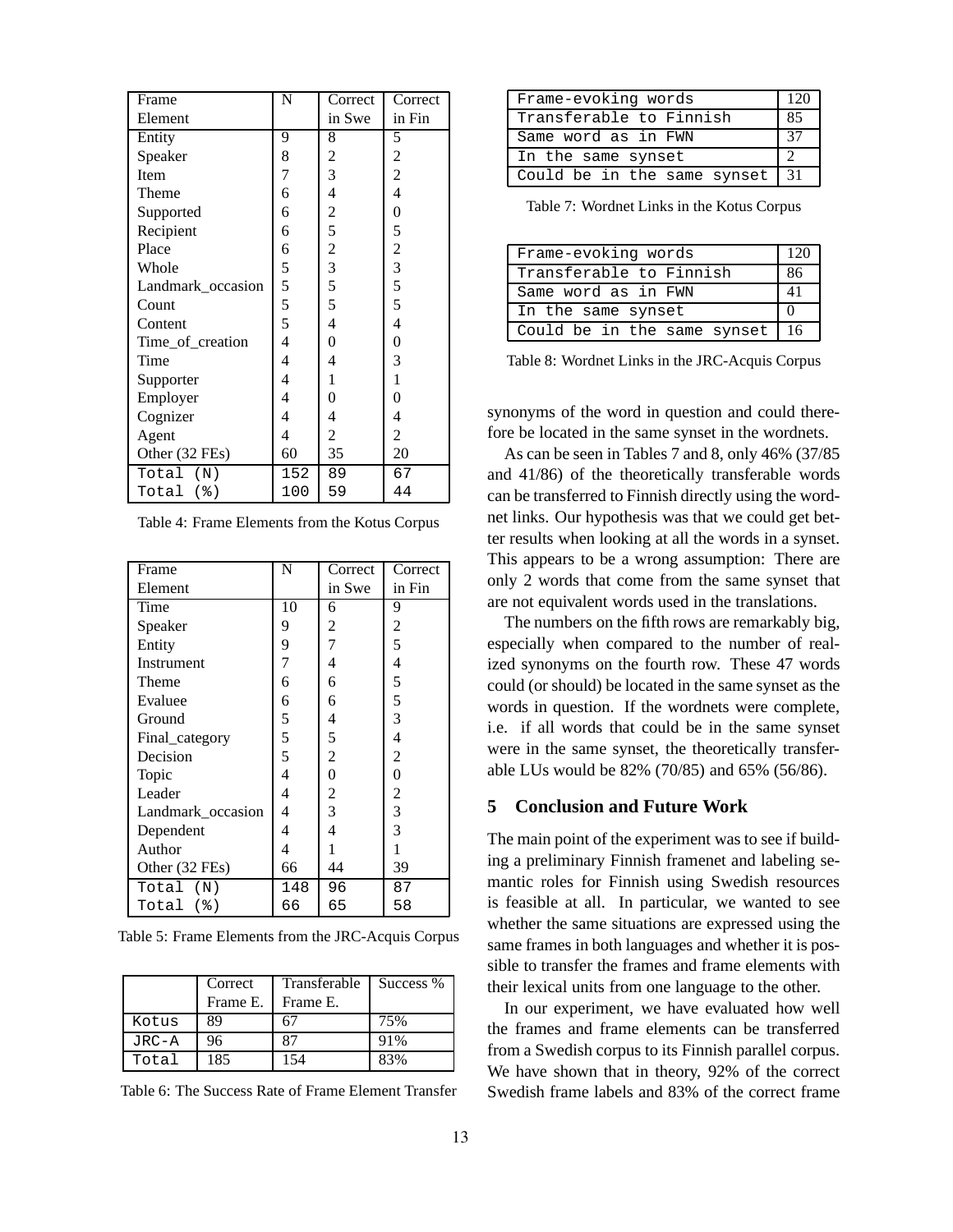element labels can be transferred to Finnish.

We also investigated whether linked wordnets could be used for the transfer of frame-evoking words between Swedish and Finnish. The results here are more ambiguous, however. On the one hand, only about half of the words could be linked in this way. On the other hand, it turns out that this in part is because of many synsets being incomplete in these wordnets which are still under construction. Thus we should not dismiss out of hand the usefulness of lexical-semantic resources such as wordnets for the task of cross-language frame transfer, but rather explore further how the knowledge encoded in them could be best put to use.

The result of our experiment encourages us to find ways of performing frame transfer automatically. This can be accomplished using a word aligned parallel corpus for Swedish and Finnish. The automatic word alignment of Finnish is generally seen as a complicated task because of the free constituent order and rich morphology of Finnish. However, our future work is to examine the success of using automatic word alignment, e.g. Giza++, in automatically transferring the frame information from one language to another.

### **Acknowledgements**

The research presented here was supported by the Swedish Research Council (the project *Swedish Framenet++*, VR dnr 2010-6013) and by the University of Gothenburg through its support of the Centre for Language Technology and its support of Språkbanken (the Swedish Language Bank). The work on linking the Swedish wordnet to the Princeton Core WordNet was conducted with funding by the European Commission through its support of the META-NORD project under the ICT PSP Programme, grant agreement no 270899. We would like to thank the anonymous reviewers for their constructive comments and Jyrki Niemi for his valuable help with FinnWordNet.

### **References**

Emily M. Bender. 2011. On achieving and evaluating language-independence in NLP. *Linguistic Issues in Language Technology*, 6(3).

- Lars Borin and Markus Forsberg. 2009. All in the family: A comparison of SALDO and WordNet. In *Proceedings of the Nodalida 2009 Workshop on WordNets and other Lexical Semantic Resources – between Lexical Semantics, Lexicography, Terminology and Formal Ontologies*, Odense, Denmark.
- Lars Borin and Markus Forsberg. 2011. Swesaurus ett svenskt ordnät med fria tyglar. *LexicoNordica*, 18:17– 39.
- Lars Borin, Markus Forsberg, and Lennart Lönngren. 2008. The hunting of the BLARK – SALDO, a freely available lexical database for Swedish language technology. In Joakim Nivre, Mats Dahllöf, and Beata Megyesi, editors, *Resourceful language technology. Festschrift in honor of Anna Sågvall Hein*, number 7 in Acta Universitatis Upsaliensis: Studia Linguistica Upsaliensia, pages 21–32. Uppsala University, Department of Linguistics and Philology, Uppsala.
- Lars Borin, Dana Dannélls, Markus Forsberg, Maria Toporowska Gronostaj, and Dimitrios Kokkinakis. 2010. The past meets the present in the Swedish FrameNet++. In *Proc. of EURALEX*, pages 269–281, Leeuwarden. EURALEX.
- Lars Borin, Markus Forsberg, and Johan Roxendal. 2012. Korp – the corpus infrastructure of Språkbanken. In *Proceedings of LREC 2012*.
- Lars Borin. 2010. Med Zipf mot framtiden en integrerad lexikonresurs för svensk språkteknologi. *LexicoNordica*, 17:35–54.
- Aljoscha Burchardt, Katrin Erk, and Anette Frank. 2005. A WordNet detour to FrameNet. In *Proceedings of the GLDV 2005 workshop GermaNet II*, Bonn, Germany.
- Christiane Fellbaum, editor. 1998. *WordNet: An Electronic Lexical Database*. Kluwer The MIT Press.
- Charles J. Fillmore. 1976. Frame semantics and the nature of language. *Annals of the New York Academy of Sciences: Conference on the Origin and Development of Language and Speech*, 280(1):20–32.
- Richard Johansson and Pierre Nugues. 2006. A FrameNet-based semantic role labeler for Swedish. In *Proc. of Coling/ACL*.
- Richard Johansson and Pierre Nugues. 2007. Using WordNet to extend FrameNet coverage. In *Proceedings of the Workshop on Building Frame-semantic Resources for Scandinavian and Baltic Languages, at NODALIDA*, pages 27–30, Tartu, Estonia.
- Richard Johansson, Karin Friberg Heppin, and Dimitrios Kokkinakis. 2012. Semantic role labeling with the Swedish FrameNet. In *Proceedings of LREC-2012*.
- Krister Lindén and Lauri Carlson. 2010. FinnWordNet WordNet på finska via översättning. *LexicoNordica – Nordic Journal of Lexicography*, 17:119–140.